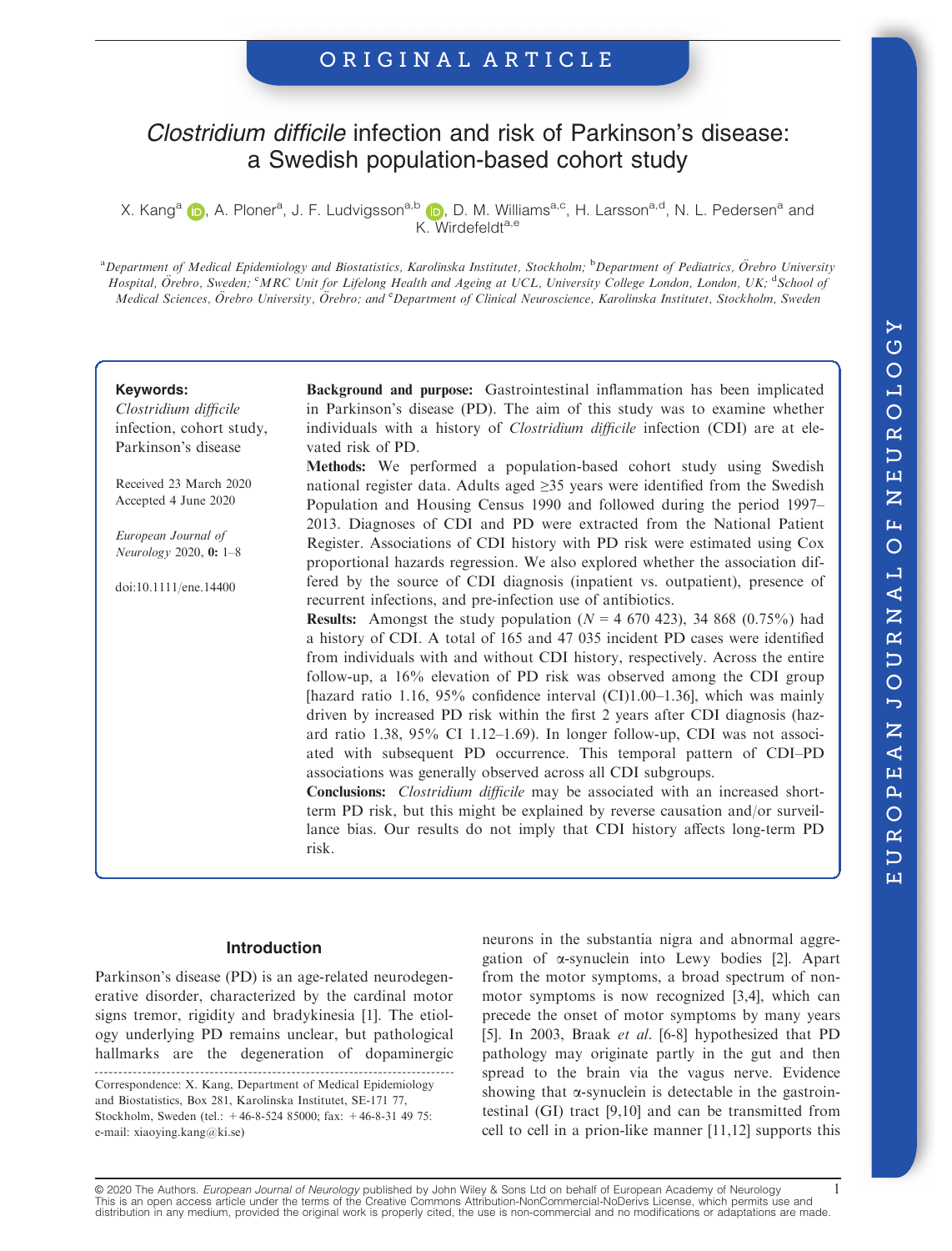hypothesis. Epidemiological studies have also suggested that vagotomy might reduce later PD risk [13,14].

Systemic inflammation, specifically inflammation in the GI tract, may be involved in the development of PD through various mechanisms [15,16]. Epidemiological studies have reported elevated PD risk among patients with inflammatory bowel disease (IBD), although part of that increase may be attributable to surveillance bias [17,18]. Genetic and pharmacoepidemiological evidence has also linked the gut–brain and neuro-immune axes in PD [19,20]. Furthermore, due to emerging observations of gut dysbiosis and dysregulated enteric neuronal function in PD, considerable attention has been given to the role of gut microbiota in PD [21-24].

Gastrointestinal infection is a common cause of gut inflammation and is frequently coupled with an altered gut microbiome. Clostridium difficile, an anaerobic bacillus that can colonize the colon when the normal gut microbiota is compromised, is the leading cause of nosocomial infectious diarrhea [25]. By releasing two inflammatory toxins, TcdA and TcdB, C. difficile can trigger a profound host immune response [26]. Susceptibility to C. difficile infection (CDI) increases substantially with age [27]. Other risk factors for CDI include exposure to antibiotics (a well-established modulator of the intestinal microbiota) [28,29], IBD and celiac disease [30,31]. Although a connection between GI infections and PD has been suggested [32,33], the specific relationship between CDI and PD risk has not been explored.

We therefore examined the association between CDI history and future PD risk by analysing Swedish national register data in a population-based cohort design. As secondary objectives, we also assessed whether the association differed by source of infection diagnosis (inpatient or outpatient), presence of recurrent infections and pre-infection use of antibiotics.

#### Methods

#### Data sources and study design

We conducted a population-based cohort study with data from several Swedish national registers [34-37]. The Swedish Population and Housing Census was a nationwide survey performed by Statistics Sweden every 5 years between 1960–1990 and was mandatory for all Swedish residents aged 16 or older [38]. Information on CDI and PD diagnoses was extracted from the Swedish National Patient Register (NPR), which was established in 1964, gradually expanded and achieved effectively 100% coverage for nationwide inpatient care in 1987. Since 2001, outpatient hospital visits have also been registered in the NPR (primary care data are not included). Diagnoses in the NPR are coded according to the International Classification of Diseases (ICD). Demographic data were obtained from the Total Population Register, which contains nationwide data on life events such as birth and migration since 1968 and from the Cause of Death Register, which contains information about dates and causes of death in Sweden since 1961. Information on antibiotics use was retrieved from the Prescribed Drug Register (PDR), which has registered drug prescriptions in Sweden since July 2005. However, it is worth noting that hospital-administered medications are not covered by the PDR. Data from different registers were linked at individual level via the unique personal identity number assigned to all Swedish residents [39].

We constructed our study cohort using individuals in the 1990 census as the study base (Fig. 1). Study entry was defined as 1 January 1997, when CDI diagnoses (exposure) were first registered in the NPR. Individuals with PD who had died or emigrated out of Sweden prior to the study entry were excluded. To focus our study on idiopathic PD rather than youngonset PD that is commonly of genetic origin, we also excluded those younger than 35 years at study entry [40]. To investigate the impact of pre-CDI antibiotic use (restricted to those prescribed within 180 days prior to the CDI diagnosis) on any association, we also created a subset cohort by applying the same exclusion criteria to a re-defined study entry on 1 January 2006, approximately 180 days following the initiation of the PDR. Individuals in both cohorts were followed up from the study entry to the diagnosis of incident PD, death, emigration or 31 December 2013, whichever occurred first.

#### Ascertainment of CDI

Clostridium difficile was identified by the Swedish version ICD code A04.7 (ICD-10). All individuals with at least one registered CDI diagnosis were considered as having CDI history. The date of the first CDI diagnosis was used as the index date of CDI. The ICD-10 code-based identification of CDI was reported to have low sensitivity (35.6%) but high specificity (99.9%), compared to laboratory test-based diagnosis [41].

In stratified analyses, CDI was further categorized: (i) by source of diagnosis (as a proxy for the source of infection acquisition) into inpatient (hospital-acquired) or outpatient (community-acquired); (ii) by presence of recurrent infection into recurrent or non-recurrent; and (iii) in the subcohort with antibiotics data, by pre-infection use of antibiotics into antibiotics  $(-)$  or antibiotics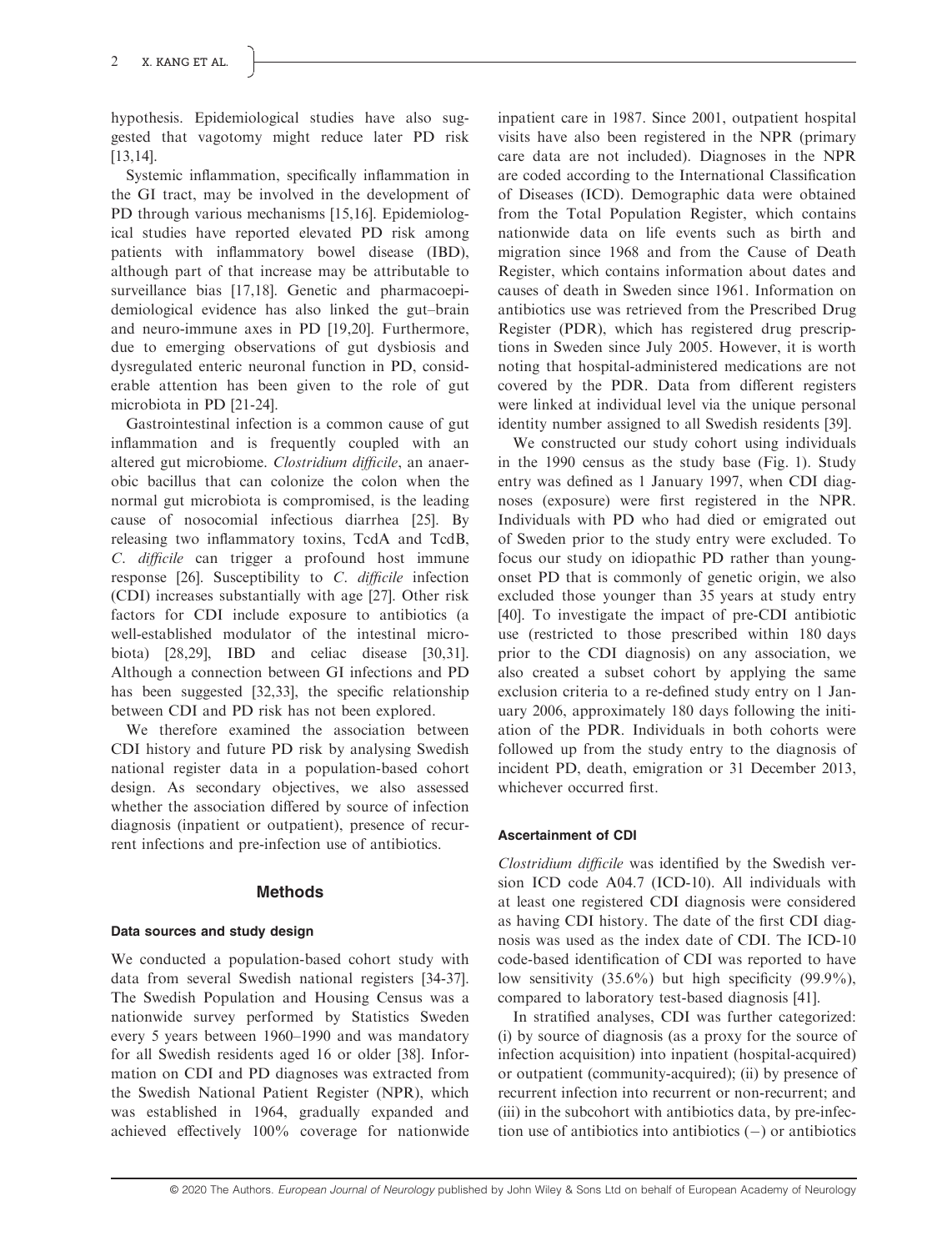

Figure 1 Flowchart of the study. Exposure refers to a history of register diagnosis of Clostridium difficile infection. Subcohort\* denotes the cohort constructed using 1 January 2006 as the study entry for the analysis of pre-infection use of antibiotics. PD, Parkinson's disease.

(+). The source of the first CDI diagnostic record was used for individuals with multiple registered diagnoses. A minimum of 60 days between two adjacent CDI diagnoses were required for the latter infection to be counted as recurrent. Antibiotics were identified from the PDR using the Anatomical Therapeutic Chemical classification system code J01. Only those dispensed within 180 days prior to a CDI diagnosis were regarded as pre-infection use. The date of the first recurrent infection was defined as the index date of recurrent CDI; whereas for other CDI subgroups, the date of the very first CDI diagnosis was used.

#### Ascertainment of PD

To identify PD, we used the Swedish version ICD codes 350 (ICD-7), 342 (ICD-8), 332.0 (ICD-9), and G20 (ICD-10). Individuals with at least one registered PD diagnosis, considering both inpatient and outpatient records and both primary and secondary diagnoses, were defined as PD cases. The index date of PD was defined as the date of the first PD diagnosis. When PD was diagnosed on the index date of CDI, the case was deemed to be incident PD without CDI history. We have previously tested the validity of register-based PD diagnoses against clinical diagnoses, showing a positive predictive value of 70.8% [42].

#### **Covariates**

Three demographic variables were adjusted for as time-constant covariates: birth country (categorized as born in Sweden or not); education attainment (compulsory, secondary, and post-secondary or postgraduate); and sex. In addition, we adjusted for four comorbidities as time-varying covariates. Chronic obstructive pulmonary disease (COPD) was adjusted for as a proxy for smoking, a factor that is associated with both CDI [43] and PD [44]. Diabetes and cancer were adjusted for because hospitalization, a leading risk factor for CDI, is more common among patients with either of these two conditions; meanwhile, diabetes has also been suggested as a risk factor for PD [45]. IBD was included as it has been reported to increase both CDI [30] and PD [18] risks. For all of the four selected comorbidities, both prevalent conditions at study entry and those developed during the follow-up were included. The date of the first diagnosis of each condition was used as the index date of the corresponding disease. ICD codes used to identify the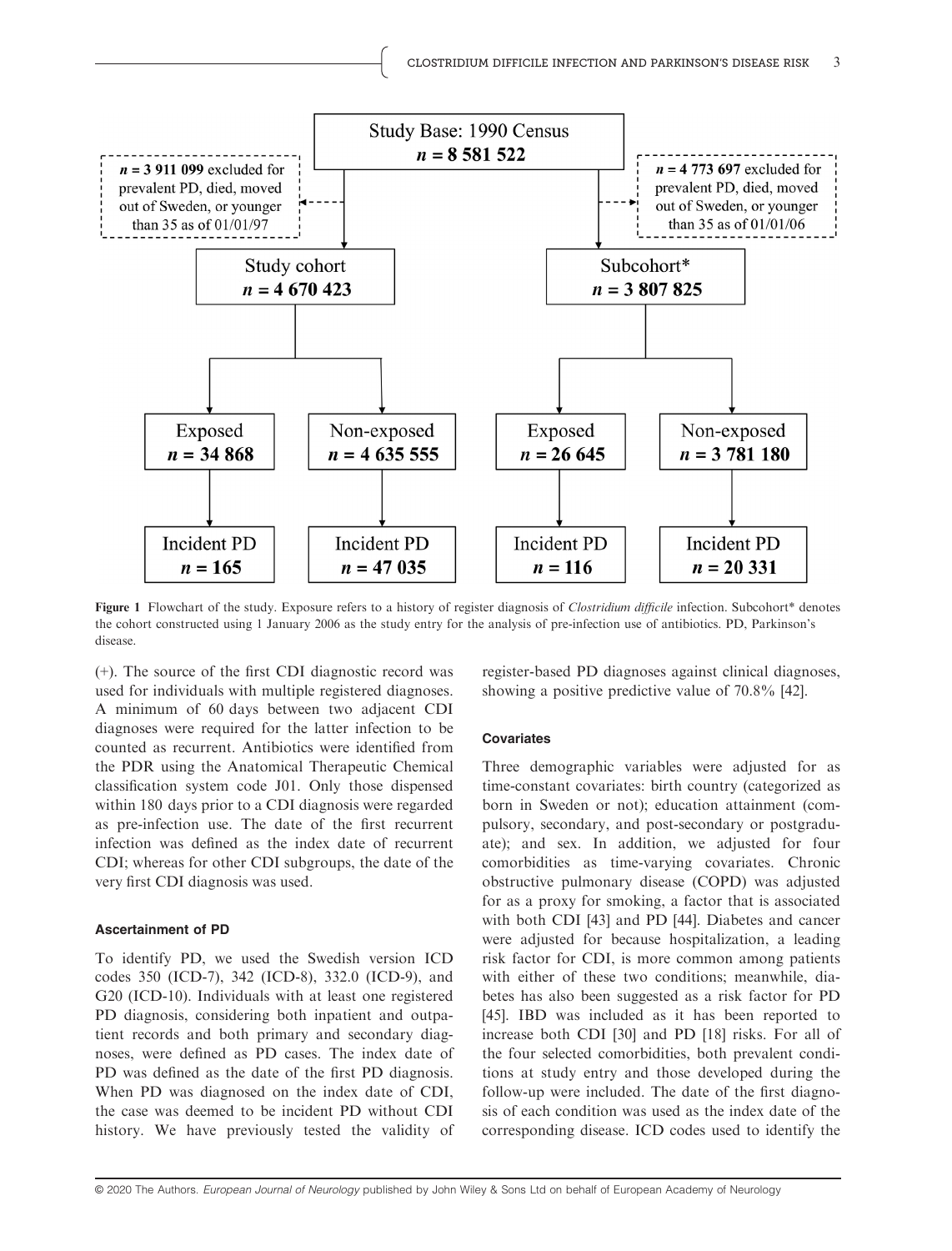four conditions are listed in the Supporting Information (Table S1).

#### Statistical analysis

The associations between CDI and PD risk were estimated as hazard ratios (HRs) and 95% confidence intervals (CIs) using Cox proportional hazards models, with attained age as the underlying timescale, adjusting for covariates. We started the modeling by assuming proportional hazards throughout the entire follow-up period. Schoenfeld residual test was performed to check whether the assumption was satisfied. Covariates that violated the assumption were then stratified in the model to allow for stratum-specific baseline hazards. Stratified Cox models with and without CDI-by-sex interaction were also compared to detect any heterogeneity of CDI effect between men and women. Model selection was determined by the Wald test result of the interaction term as well as the likelihood ratio test for the nested models.

Next, we explored the time-varying effect of CDI on two scales: dependence on age at CDI diagnosis and time since CDI diagnosis. The age-dependent CDI effect was examined by fitting an interaction term between CDI and age at CDI diagnosis into the stratified Cox model. To explore the dependence of the CDI effect on time since CDI diagnosis, we split the follow-up time since CDI diagnosis into three time bands (0–2 years, 2– 5 years and >5 years) and fit an interaction term between CDI and the generated time-band variable in the stratified Cox model. For each time band, we estimated the HRs and 95% CIs. The joint effect of the two timescales was then tested in one stratified model incorporating both interaction terms. We used the Wald test and likelihood ratio test for model selection.

Statistical analyses were performed with SAS version 9.4 (SAS Institute, Cary, NC, USA) and R version 3.5.0 (R Foundation for Statistical Computing, Vienna, Austria).

The study was approved by the Regional Ethics Review Board, Stockholm, Sweden. All research was performed in accordance with relevant guidelines and regulations. As the study was based solely on data from national registers (in which registration is mandatory for all Swedish residents), informed consent was not required.

#### **Results**

#### Characteristics of the study population

In total, 4 670 423 Swedish residents were included in the study cohort, of whom 34 868 (0.75%) had a history of CDI (Fig. 1, Table 1). Compared to those without CDI history, the proportions of Swedish-born individuals and women were slightly higher among those with CDI, who were, on average, 9 years older (mean  $\pm$  SD age at entry 66.7  $\pm$  12.3 vs. 57.8  $\pm$  14.8 years) and experienced more comorbidities and higher mortality as well. Missingness of education was common in both groups, but more frequent among those with CDI history. In addition, the proportion of those who completed secondary or higher education was lower among individuals with CDI. In the subcohort with antibiotics data, the proportion of individuals with CDI and the distributions of demographic variables were comparable to the full cohort (Table S2).

The vast majority of individuals with CDI were diagnosed in hospital (93.3%) and had only one CDI diagnosis record (92.6%) (Table S2). Individuals with outpatient CDI were on average ~8 years younger than those with inpatient CDI at their first CDI diagnosis. Among individuals with CDI in the antibiotics subcohort, 48.1% were prescribed antibiotics within 180 days before the infection (Table S2).

Table 1 Characteristics of study population

|                                                                  | Individuals with<br>CDI history | Individuals without<br>CDI history |  |  |
|------------------------------------------------------------------|---------------------------------|------------------------------------|--|--|
| Total, $n$ $(\%)$                                                | 34 868 (100)                    | 4 635 555 (100)                    |  |  |
| Women, $n$ $(\%)$                                                | 19632(56)                       | 2 417 243 (52)                     |  |  |
| Born in Sweden, $n$ $(\%)$                                       | 32 448 (93)                     | 4 179 520 (90)                     |  |  |
| Mean (SD) age at<br>entry <sup>a</sup> , years                   | 66.7(12.3)                      | 57.8 (14.8)                        |  |  |
| Mean follow-up years                                             | 3.2                             | 14.1                               |  |  |
| Mortality, per 100 PYs                                           | 20.5                            | 2.2                                |  |  |
| Incident PD, $n$ $(\%)$                                          | 165(0.5)                        | 47 035 $(1.0)$                     |  |  |
| Type of PD diagnosis, $n$ (% among total number of incident PDs) |                                 |                                    |  |  |
| Only primary<br>diagnosis                                        | 27(16.4)                        | 10613(22.6)                        |  |  |
| Only secondary<br>diagnosis                                      | 95 (57.6)                       | 14 027 (29.8)                      |  |  |
| <b>Both</b>                                                      | 43(26.1)                        | 22 395 (47.6)                      |  |  |
| Education attainment, $n$ (%)                                    |                                 |                                    |  |  |
| Compulsory                                                       | $11\;105\; (32)$                | 1 442 712 (31)                     |  |  |
| Secondary                                                        | 6858 (20)                       | 1 591 616 (34)                     |  |  |
| Post-secondary and<br>postgraduate                               | 1386(4)                         | 404 921 (9)                        |  |  |
| No information                                                   | 15 519 (44)                     | 1 196 306 (26)                     |  |  |
| Comorbidities <sup>b</sup> , $n$ (%)                             |                                 |                                    |  |  |
| <b>IBD</b>                                                       | 1488(4.3)                       | 62902(1.4)                         |  |  |
| <b>Diabetes</b>                                                  | 8678 (24.9)                     | 524 592 (11.3)                     |  |  |
| Cancer                                                           | 13 146 (37.7)                   | 1 053 222 (22.7)                   |  |  |
| <b>COPD</b>                                                      | 5542 (15.9)                     | 260 365 (5.6)                      |  |  |

CDI, Clostridium difficile infection; COPD, chronic obstructive pulmonary disease; IBD, inflammatory bowel disease; PD, Parkinson's disease; PY, person-year. <sup>a</sup>Study entry was defined as 1 January 1997. <sup>b</sup>Comorbidities included both prevalent conditions and those developed during the follow-up.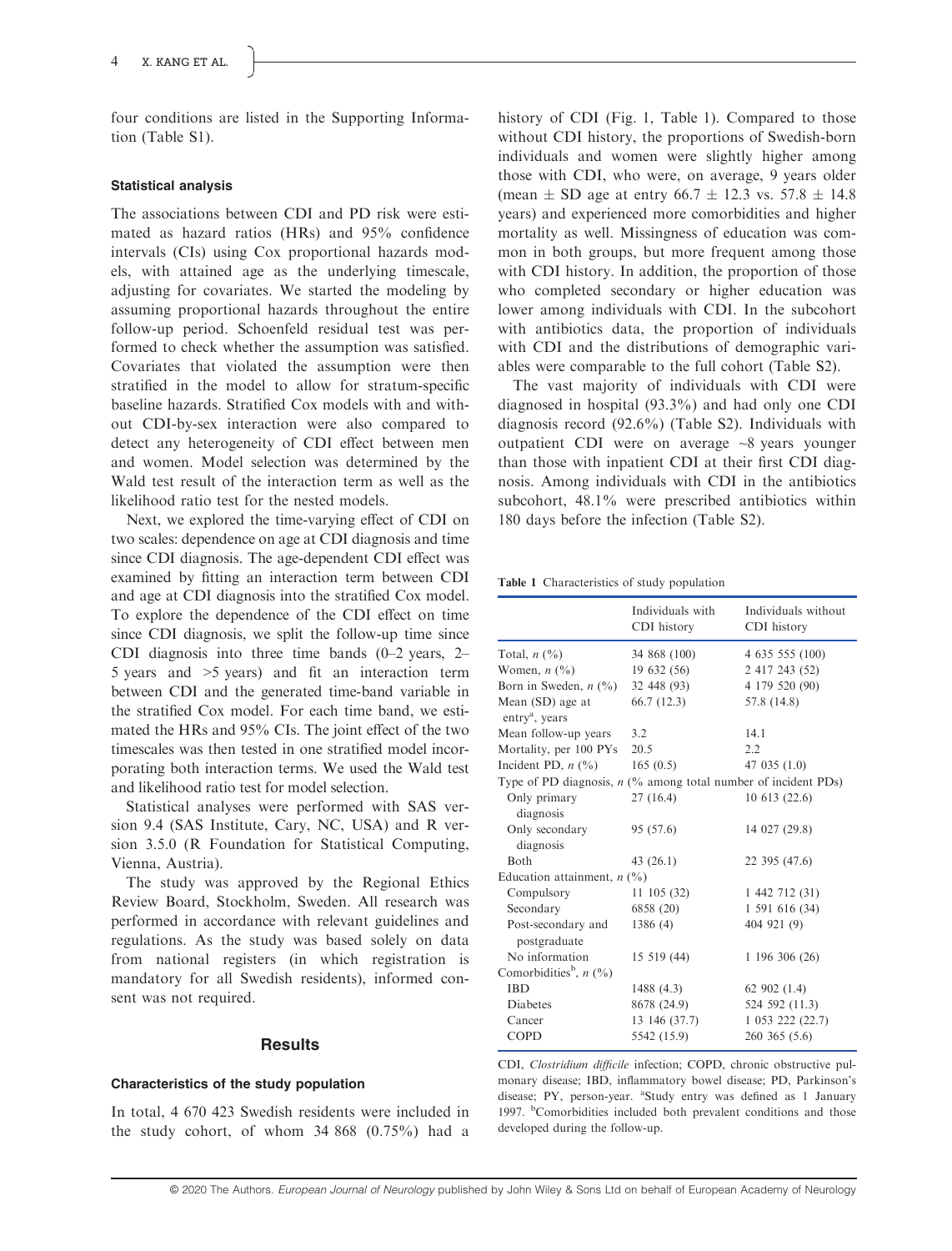#### Crude incidence rate and cumulative incidence of PD

In total, 165 and 47 035 incident PD cases were identified from individuals with and without CDI history, respectively, during a mean follow-up time of 3.23 and 14.14 person-years (Table 1). The crude PD incidence rate (per 100 000 person-years) was 146.45 (95% CI 124.95–170.57) for the CDI group and 71.74 (95% CI 71.09–72.39) for the non-CDI group. More than 70% of PD patients identified from the non-CDI group were diagnosed with PD as a primary condition at least once, whereas almost 60% of PD cases identified from the CDI group were only diagnosed with PD as a secondary condition (Table 1). As expected, the incidence rate of PD was higher among those with recurrent CDI vs. those without, and among those who used antibiotics within 180 days prior to an infection vs. those who did not. By contrast, the PD incidence rate was lower among inpatient vs. outpatient CDIs (Table S2).

When stratified by age at entry, the cumulative incidence curves of PD were similar for CDI and non-CDI groups before 80 years of age, but diverged after age 80 years, with excess PD incidence observed among those without CDI history (results not shown).

#### Association between CDI and PD risk

Clostridium difficile history was associated with a 16% increase in PD risk when a time-constant effect was assumed across the entire follow-up [HR 1.16, 95% CI 1.00–1.36;  $P = 0.05$  (Fig. 2)]. The time-constant model did not violate the proportionality of hazards assumption. A subsequent test for CDI by sex interaction suggested no heterogeneity of the CDI effect between men and women. Nevertheless, when the CDI effect was allowed to vary with time since CDI diagnosis  $(0-2 \text{ years}, 2-5 \text{ years} \text{ and } >5 \text{ years})$ , we observed that the positive association was mainly driven by an increased PD risk within the first 2 years after CDI diagnosis (HR 1.38, 95% CI 1.12–1.69), which was no longer present when the outcome ascertainment was restricted to primary PD diagnosis (results not shown). After 2 years since diagnosis, CDI was no longer associated with PD (Table 2, Fig. 3). There was no notable evidence for modification of the CDI–PD association by age at CDI diagnosis (results not shown).

Over the entire follow-up, no association was observed for CDI subgroups, except for CDI with pre-infection antibiotic use (HR 1.37, 95% CI 1.03– 1.82; Fig. 2). The increased PD risk within the first 2 years since CDI diagnosis was generally observed across all CDI subgroups, with suggestively stronger



Figure 2 Time-constant associations between history of *Clostrid*ium difficile infection (CDI), overall and by subgroup, and risk of Parkinson's disease. HR, hazard ratio; CI, confidence interval.

effects detected from outpatient, recurrent and antibiotics (+) CDIs compared to their comparison subgroups (Table 2, Fig. S1). Similar to the temporal relationship for the overall CDI–PD association, none of the CDI subgroups were associated with PD risk after 2 years since diagnosis, although power to detect modest associations in some of these subgroups may have been limited (Table 2, Fig. S1).

#### **Discussion**

To our knowledge, this is the first study of the association between CDI history and PD risk. We found that individuals with CDI history were at slightly higher risk of PD during the first 2 years since CDI diagnosis but there was no increased PD risk in longterm follow-up. The temporal pattern of the CDI–PD association was independent of source of CDI diagnosis, presence of recurrent infection and use of antibiotics before CDI.

One possible explanation for the short-term association is reverse causation. Considering a lag time between symptom onset and register PD diagnosis (on average 7.5 years for inpatient cases) [42], PD patients might have had PD for several years before their first registered diagnoses were recorded. Therefore, CDI might occur as a complication of hospital stay for reasons related to PD, such as other infections or falls. Awareness of a potential increased CDI risk among PD patients may lead to interventions to mitigate this excess risk. Surveillance bias may also be responsible. Both CDI and any underlying diseases require medical care [26], and the contact with healthcare providers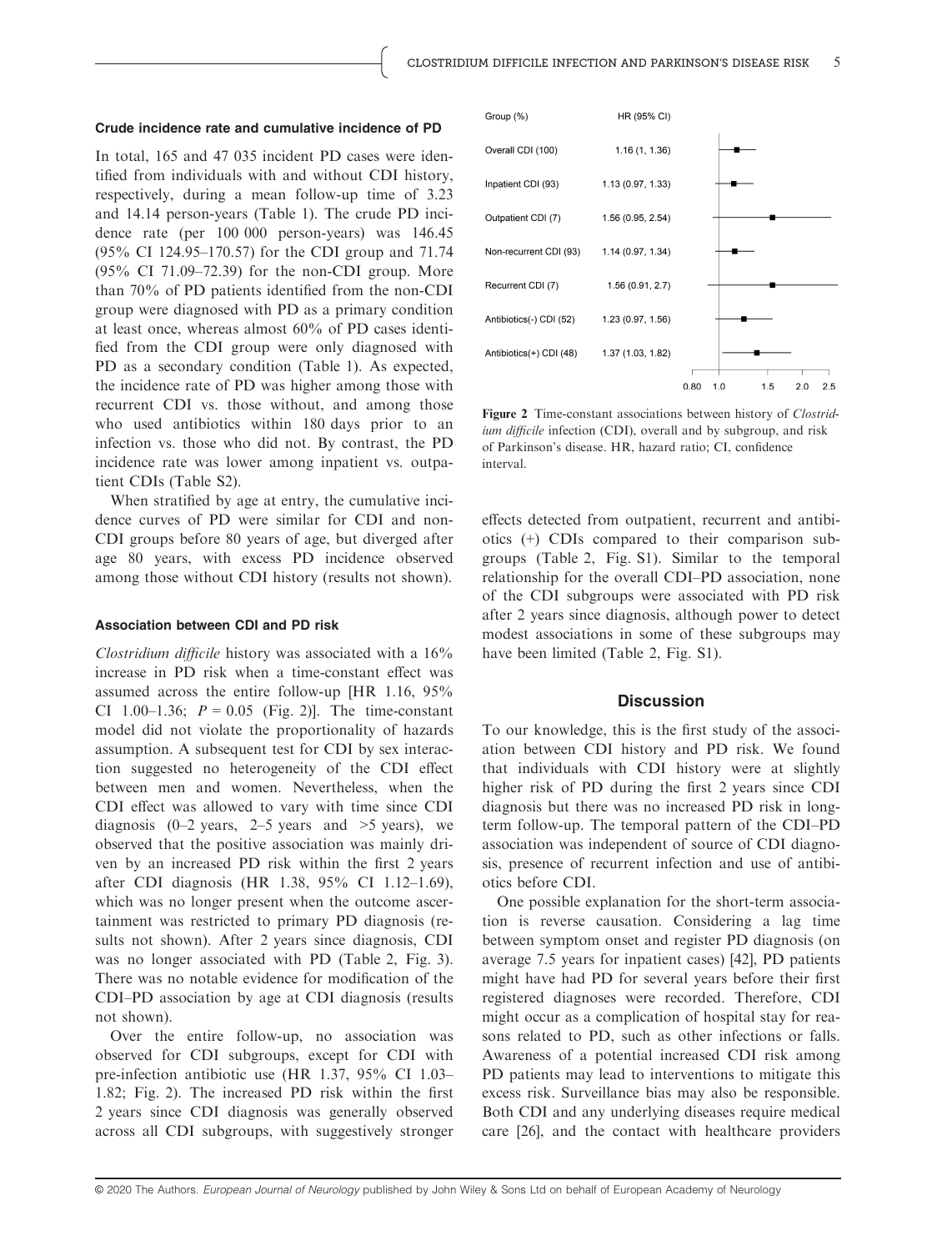Table 2 Time-varying associations between Clostridium difficile infections history, overall and by subgroups, and risk of Parkinson's disease

|                           | HR (95% CI)                         |                               |                                      |  |
|---------------------------|-------------------------------------|-------------------------------|--------------------------------------|--|
| $CDI$ group<br>$(\%)$     | $0-2$ years since<br><b>CDI</b>     | 2-5 years since<br><b>CDI</b> | >5 years since<br>CDI                |  |
| Overall (100)             | $1.38(1.12-1.69)$                   | $0.95(0.71-1.28)$             | $0.99(0.68-1.44)$                    |  |
| By source of diagnosis    |                                     |                               |                                      |  |
| (93)                      | Inpatient $1.33(1.07-1.64)$         | $0.94(0.68-1.28)$             | $0.97(0.66 - 1.44)$                  |  |
| Outpatient<br>(7)         | $2.14(1.11-4.11)$                   | $1.11(0.42-2.96)$             | $1.22(0.39 - 3.77)$                  |  |
|                           | By presence of recurrent infections |                               |                                      |  |
| Non-<br>recurrent<br>(93) | $1.34(1.08-1.65)$                   | $0.94(0.69-1.28)$             | $0.99(0.68-1.45)$                    |  |
| Recurrent<br>(7)          | $1.92(1.00-3.69)$                   | $1.18(0.38 - 3.67)$           | $0.92(0.13 - 6.55)$                  |  |
|                           | By pre-infection use of antibiotics |                               |                                      |  |
| Antibiotics<br>$(-)$ (52) | $1.52(1.12-2.08)$                   |                               | $1.07(0.69-1.63)$ 0.75 $(0.36-1.57)$ |  |
| Antibiotics<br>$(+)$ (48) | $1.71(1.23-2.39)$                   | $0.84(0.45-1.56)$             | $1.11(0.36-3.43)$                    |  |

CDI, Clostridium difficile infection; CI, confidence interval; HR, hazard ratio. For all models, attained age was adjusted for as underlying timescale and interaction between CDI and age at CDI diagnosis was also included.



Figure 3 Association between history of *Clostridium difficile* infection (CDI) and risk of Parkinson's disease over years since CDI diagnosis. The maximum length of follow-up since infection was 17 years. The horizontal dotted line denotes the null association at hazard ratio  $(HR) = 1$ , and the solid line represents the time-constant association across the entire follow-up at  $HR =$ 1.16. CI, confidence interval.

may increase the CDI patients' chances of being evaluated for other health problems, including PD. However, we adjusted for comorbidities related to CDI in our data, which should have controlled for surveillance bias to some extent.

Although no prior work has examined the relationship between CDI and PD, several epidemiological studies investigated other GI infections in the context of PD. For instance, Helicobacter pylori infection has been reported to be more prevalent among PD patients than controls [46], and a Danish register-based study found a 45% increased risk of PD five or more years after prescription of H. pylori eradication drugs [47]. Similarly, a health insurance data-based study observed an association of H. pylori infection with higher PD risk (HR 2.29, 95% CI 1.44–3.66), but that study defined incident PD only 6 months following an infection, raising concerns about reverse causation [14]. Associations with a spectrum of other GI-related pathogens have also been investigated, but none has yet been established as causal for PD development [48].

The fact that PD risk may be increased with chronically inflamed gut (i.e. IBD) but not acute enteric infections, such as H. pylori infection and CDI, might suggest that only a cumulative effect of the inflammatory environment in the GI tract is relevant to the initiation of PD pathology. The distinct host immune responses to acute infection and chronic inflammation in the intestine might also be relevant. Indeed, the immune cell profile in CDI patients who later had recurrent infections was shown to be increasingly similar to that implicated in IBD over the course of disease [49]. Nonetheless, we did not observe differential PD risks in individuals with and without recurrent infections, possibly implying that the PD pathogenesis is driven by mechanisms besides chronic GI inflammation.

The present study has several strengths. First, the population-based study design makes the results readily generalizable to the general population. Second, our statistical analyses were carefully designed to characterize the temporal relationship between CDI and incident PD as well as the heterogenous associations across different CDI subgroups. Third, the study was based on a large sample size with long follow-up time.

Limitations of the study include measurement errors in the register data for both CDI and PD diagnoses, which may have influenced the findings. The low sensitivity of ICD-10 code-based ascertainment of CDI [41] can lead to misclassification of exposure, which may result in an underestimated association, whereas error in the measurement of confounders or outcome may bias a result in either direction. Due to the lack of primary care data and outpatient records before 2001, some CDI and PD diagnoses in the sample may have been missed. The date of PD diagnosis was also estimated imprecisely with register records, but we allowed for lag time periods of various durations between CDI and subsequent PD by estimating a time-varying effect of CDI since its diagnosis. Last,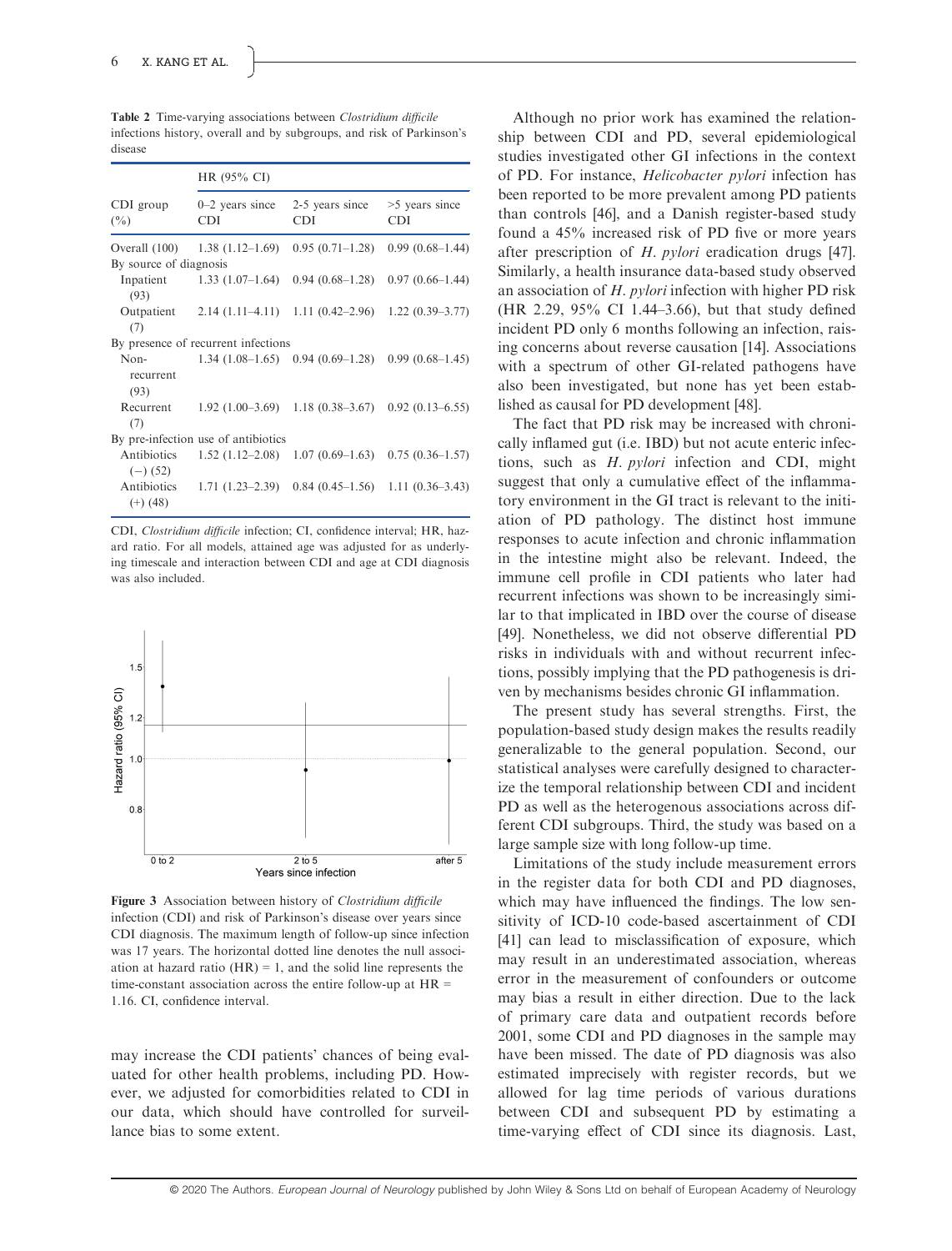information on several potential confounders, i.e. smoking, lifestyle and behavioral factors, is also lacking in the Swedish registers (although we included COPD as a proxy for smoking in the analysis).

In conclusion, the present study did not find evidence for CDI as a risk factor for PD. Further studies should be conducted to assess the replicability of our results.

#### Acknowledgements

This study was funded by Swedish Research Council (grant No. 2017-02175), the Swedish Parkinson Foundation and the Parkinson Research Foundation in Sweden. D.M.W. is funded by the UK Medical Research Council (MC\_UU\_00019/2). We thank Dr Bojing Liu, Department of Medical Epidemiology and Biostatistics at Karolinska Institutet, for valuable assistance during the data management process and suggestions on analysis planning.

#### Disclosure of conflicts of interest

H.L. reports receiving research grants from Shire Pharmaceuticals and serving as a speaker for Evolan Pharma AB and Shire Pharmaceuticals outside the submitted work. X.K., A.P., J.L., D.W., N.P. and K.W. report no disclosures.

#### Data availability statement

The original data for this study are held by the Swedish National Board of Health and Welfare and Statistics Sweden and we cannot make the data publicly available due to Swedish data privacy laws. Any researcher can obtain access to the original data by obtaining an ethical approval from a regional ethical review board and then making a request to the Swedish National Board of Health and Welfare and Statistics Sweden.

#### Supporting Information

Additional Supporting Information may be found in the online version of this article:

Table S1. The Swedish-version ICD codes for the selected four comorbidities.

Table S2. Description of individuals with a history of Clostridium difficile infection in the study cohort.

Figure S1. Associations between history of *Clostridium* difficile infection (CDI), by subgroup, and risk of Parkinson's disease over years since CDI diagnosis.

#### **References**

- 1. Jankovic J. Parkinson's disease: clinical features and diagnosis. J Neurol Neurosurg Psychiatry 2008; 79: 368– 376.
- 2. Galvan A, Wichmann T. Pathophysiology of parkinsonism. Clin Neurophysiol 2008; 119: 1459–1474.
- 3. Pellicano C, Benincasa D, Pisani V, Buttarelli FR, Giovannelli M, Pontieri FE. Prodromal non-motor symptoms of Parkinson's disease. Neuropsychiatr Dis Treat 2007; 3(1): 145–152.
- 4. Durcan R, Wiblin L, Lawson RA, et al. Prevalence and duration of non-motor symptoms in prodromal Parkinson's disease. Eur J Neurol 2019; 26: 979–985.
- 5. Fasano A, Visanji NP, Liu LW, Lang AE, Pfeiffer RF. Gastrointestinal dysfunction in Parkinson's disease. Lancet Neurol 2015; 14: 625–639.
- 6. Braak H, Rüb U, Gai WP, Del Tredici K. Idiopathic Parkinson's disease: possible routes by which vulnerable neuronal types may be subject to neuroinvasion by an unknown pathogen. J Neural Transm (Vienna) 2003; 110: 517–536.
- 7. Braak H, Ghebremedhin E, Rüb U, Bratzke H, Del Tredici K. Stages in the development of Parkinson's disease-related pathology. Cell Tissue Res 2004; 318: 121– 134.
- 8. Hawkes CH, Del Tredici K, Braak H. Parkinson's disease: a dual-hit hypothesis. Neuropathol Appl Neurobiol 2007; 33: 599–614.
- 9. Braak H, de Vos RA, Bohl J, Del Tredici K. Gastric alpha-synuclein immunoreactive inclusions in meissner's and auerbach's plexuses in cases staged for Parkinson's disease-related brain pathology. Neurosci Lett 2006; 396  $(1): 67 - 72.$
- 10. Chandra R, Hiniker A, Kuo YM, Nussbaum RL, Liddle RA. a-Synuclein in gut endocrine cells and its implications for Parkinson's disease. JCI Insight 2017; 2: e92295.
- 11. Holmqvist S, Chutna O, Bousset L, et al. Direct evidence of Parkinson pathology spread from the gastrointestinal tract to the brain in rats. Acta Neuropathol 2014; 128: 805–820.
- 12. Klingelhoefer L, Reichmann H. Pathogenesis of Parkinson disease–the gut-brain axis and environmental factors. Nat Rev Neurol 2015; 11: 625–626.
- 13. Svensson E, Horváth-Puhó E, Thomsen RW, et al. Vagotomy and subsequent risk of Parkinson's disease. Ann Neurol 2015; 78: 522–529.
- 14. Huang HK, Wang JH, Lei WY, Chen CL, Chang CY, Liou LS. Helicobacter pylori infection is associated with an increased risk of Parkinson's disease: a populationbased retrospective cohort study. Parkinsonism Relat Disord 2018; 47: 26–31.
- 15. Kelly LP, Carvey PM, Keshavarzian A, et al. Progression of intestinal permeability changes and alpha-synuclein expression in a mouse model of Parkinson's disease. Mov Disord 2014; 29(8): 999–1009.
- 16. Houser MC, Tansey MG. The gut-brain axis: is intestinal inflammation a silent driver of Parkinson's disease pathogenesis? NPJ Parkinsons Dis 2017; 3: 3.
- 17. Weimers P, Halfvarson J, Sachs MC, et al. Inflammatory bowel disease and Parkinson's disease: a nationwide swedish cohort study. Inflamm Bowel Dis 2019; 25: 111-123.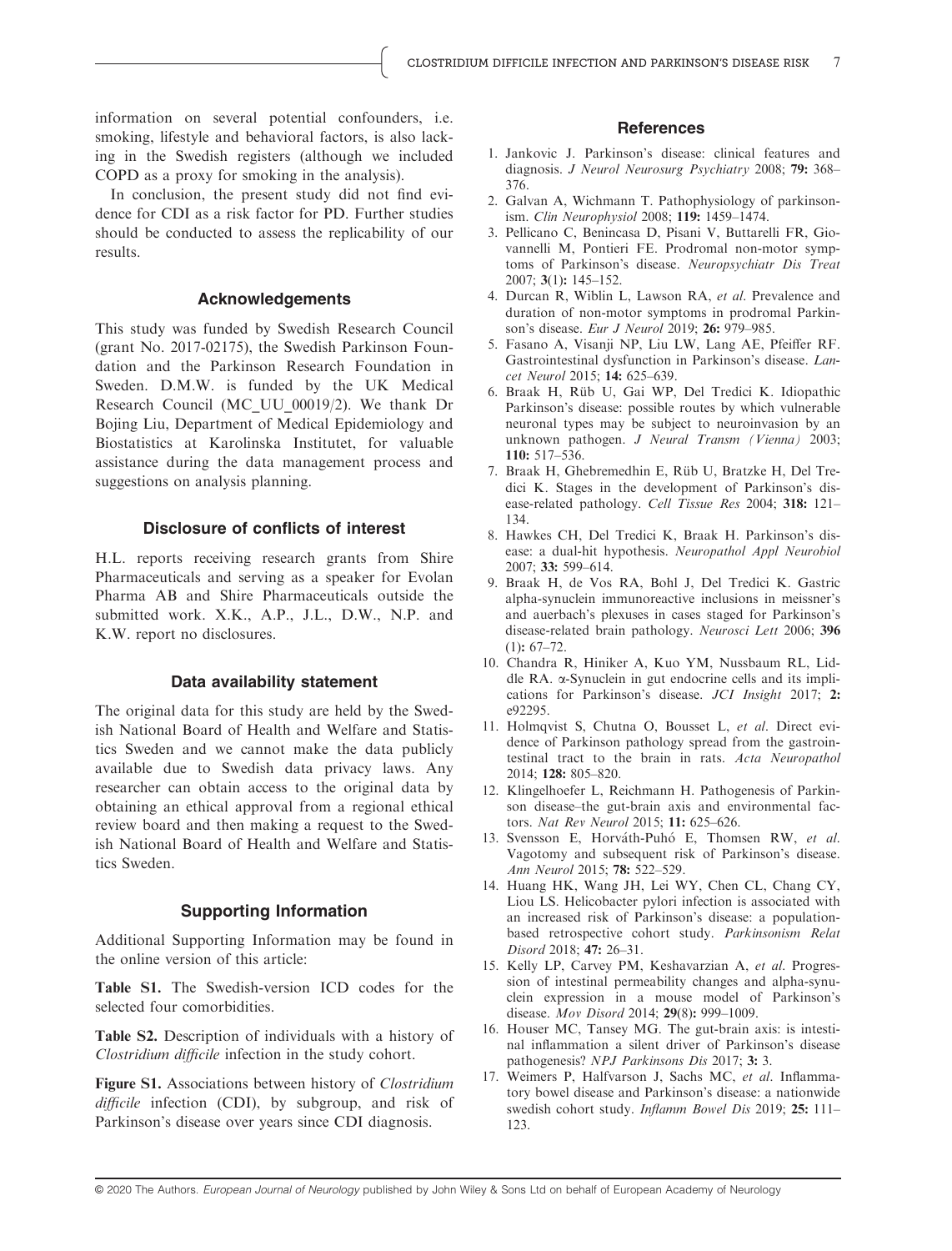- 18. Zhu F, Li C, Gong J, Zhu W, Gu L, Li N. The risk of Parkinson's disease in inflammatory bowel disease: a systematic review and meta-analysis. Dig Liver Dis 2019; 51: 38–42.
- 19. Hui KY, Fernandez-Hernandez H, Hu J, et al. Functional variants in the LRRK2 gene confer shared effects on risk for Crohn's disease and Parkinson's disease. Sci Transl Med 2018; 10: eaai7795.
- 20. Peter I, Dubinsky M, Bressman S, et al. Anti-tumor necrosis factor therapy and incidence of parkinson disease among patients with inflammatory bowel disease. JAMA Neurol 2018; 75: 939–946.
- 21. Scheperjans F, Aho V, Pereira PA, et al. Gut microbiota are related to Parkinson's disease and clinical phenotype. Mov Disord 2015; 30: 350-358.
- 22. Sampson TR, Debelius JW, Thron T, et al. Gut microbiota regulate motor deficits and neuroinflammation in a model of Parkinson's disease. Cell 2016; 167: 1469– 80.e12.
- 23. Bedarf JR, Hildebrand F, Coelho LP, et al. Functional implications of microbial and viral gut metagenome changes in early stage L-DOPA-naïve Parkinson's disease patients. Genome Med 2017; 9: 39.
- 24. Sun MF, Shen YQ. Dysbiosis of gut microbiota and microbial metabolites in Parkinson's disease. Ageing Res Rev 2018; 45: 53–61.
- 25. Smits WK, Lyras D, Lacy DB, Wilcox MH, Kuijper EJ. Clostridium difficile infection. Nat Rev Dis Primers 2016; 04: 16020.
- 26. Leffler DA, Lamont JT. Clostridium difficile Infection. N Engl J Med 2015; 373: 287–288.
- 27. Asempa TE, Nicolau DP. Clostridium difficile infection in the elderly: an update on management. Clin Interv Aging 2017; 12: 1799–1809.
- 28. Pringsheim T, Jette N, Frolkis A, Steeves TD. The prevalence of Parkinson's disease: a systematic review and meta-analysis. Mov Disord 2014; 29: 1583–1590.
- 29. Delungahawatta T, Amin JY, Stanisz AM, Bienenstock J, Forsythe P, Kunze WA. Antibiotic driven changes in gut motility suggest direct modulation of enteric nervous system. Front Neurosci 2017; 11: 588.
- 30. Rodemann JF, Dubberke ER, Reske KA, Seo DH, Stone CD. Incidence of clostridium difficile infection in inflammatory bowel disease. Clin Gastroenterol Hepatol 2007; 5(3): 339–344.
- 31. Lebwohl B, Nobel YR, Green PHR, Blaser MJ, Ludvigsson JF. Risk of clostridium difficile infection in patients with celiac disease: a population-based study. Am J Gastroenterol 2017; 112: 1878–1884.
- 32. Matheoud D, Cannon T, Voisin A, et al. Intestinal infection triggers Parkinson's disease-like symptoms in Pink1. Nature 2019; 571: 565–569.
- 33. Nerius M, Doblhammer G, Tamgüney G. GI infections are associated with an increased risk of Parkinson's disease. Gut 2019; 69(6): 1154-1156.
- 34. Wettermark B, Hammar N, Fored CM, et al. The new Swedish prescribed drug register–opportunities for

pharmacoepidemiological research and experience from the first six months. Pharmacoepidemiol Drug Saf 2007; 16(7): 726–735.

- 35. Ludvigsson JF, Andersson E, Ekbom A, et al. External review and validation of the Swedish national inpatient register. BMC Public Health 2011; 11: 450.
- 36. Ludvigsson JF, Almqvist C, Bonamy AK, et al. Registers of the Swedish total population and their use in medical research. Eur J Epidemiol 2016; 31: 125–136.
- 37. Brooke HL, Talbäck M, Hörnblad J, et al. The Swedish cause of death register. Eur J Epidemiol 2017; 32: 765– 773.
- 38. Ludvigsson JF, Svedberg P, Olén O, Bruze G, Neovius M. The longitudinal integrated database for health insurance and labour market studies (LISA) and its use in medical research. Eur J Epidemiol 2019; 34: 423–437.
- 39. Ludvigsson JF, Otterblad-Olausson P, Pettersson BU, Ekbom A. The Swedish personal identity number: possibilities and pitfalls in healthcare and medical research. Eur J Epidemiol 2009; 24: 659–667.
- 40. Inzelberg R, Schecthman E, Paleacu D, et al. Onset and progression of disease in familial and sporadic Parkinson's disease. Am J Med Genet A 2004; 124A: 255–258.
- 41. Jones G, Taright N, Boelle PY, et al. Accuracy of ICD-10 codes for surveillance of Clostridium difficile infections, France. Emerg Infect Dis 2012; 18: 979–781.
- 42. Feldman AL, Johansson AL, Gatz M, et al. Accuracy and sensitivity of Parkinsonian disorder diagnoses in two Swedish national health registers. Neuroepidemiology 2012; 38(3): 186–193.
- 43. Rogers MA, Greene MT, Saint S, et al. Higher rates of clostridium difficile infection among smokers. PLoS One 2012; 7: e42091.
- 44. Wirdefeldt K, Adami HO, Cole P, Trichopoulos D, Mandel J. Epidemiology and etiology of Parkinson's disease: a review of the evidence. Eur J Epidemiol 2011; **26**(Suppl. 1):  $1-58$ .
- 45. Cereda E, Barichella M, Pedrolli C, et al. Diabetes and risk of Parkinson's disease: a systematic review and meta-analysis. Diabetes Care 2011; 34(12): 2614–2623.
- 46. Shen X, Yang H, Wu Y, Zhang D, Jiang H. Meta-analysis: association of Helicobacter pylori infection with Parkinson's diseases. Helicobacter 2017; 22: e12398
- 47. Nielsen HH, Qiu J, Friis S, Wermuth L, Ritz B. Treatment for Helicobacter pylori infection and risk of Parkinson's disease in Denmark. Eur J Neurol 2012; 19: 864–869.
- 48. Limphaibool N, Iwanowski P, Holstad MJV, Kobylarek D, Kozubski W. Infectious etiologies of parkinsonism: pathomechanisms and clinical implications. Front Neurol 2019; 10: 652.
- 49. Yacyshyn MB, Reddy TN, Plageman LR, Wu J, Hollar AR, Yacyshyn BR. Clostridium difficile recurrence is characterized by pro-inflammatory peripheral blood mononuclear cell (PBMC) phenotype. J Med Microbiol 2014; 63: 1260–73.